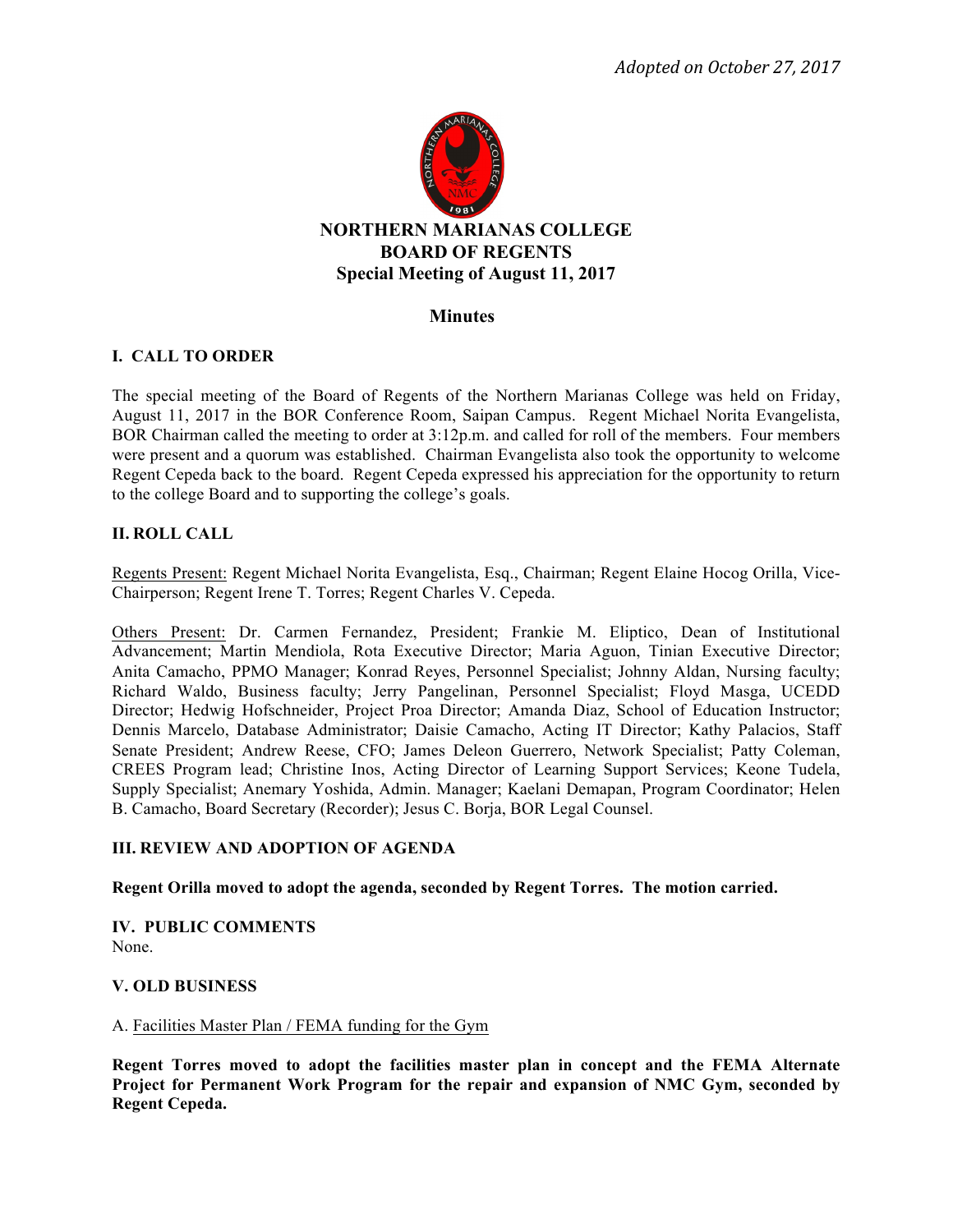Chairman Evangelista called upon the president to make the presentation. President Fernandez presented the proposed facilities master plan concept including the gym (reports provided). She highlighted the following details below:

- 1. College Council met and approved the recommendation for the Facilities Master Plan concept and for the repair and expansion of the NMC Gym.
- 2. Facilities chronology of events as of August 10, 2017.
	- NMC BOR Resolution No. 2016-03: To proceed with the Rebuilding of the As Terlaje Campus utilizing the Federal Management Agency's Public Assistance Alternate Procedures Permanent Work Pilot Program.
	- NMCs letter dated April 01, 2016 was addressed to the Federal Emergency Management Agency (FEMA) requesting to participate in the Public Assistance Alternative Procedures Pilot Program.
	- FEMA letter dated July 26, 2016: Subaward agreement letter approving \$4.6 million request made on April 01, 2016. This amount (\$4.6M) will be directed towards the repair and expansion of the gym.
	- Project Description: Stage, fitness room, classroom, office; male and female showers; public restrooms; ample parking; 2,000 capacity seating; air conditioning; 24 hour power and water; energy efficient/solar energy.
	- Timeline: 20 months of construction; March or April 2019 completion.
	- March 07, 2017: Site visit by Mr. William Roche, Director Region IX. FEMA.<br>• August 2017: BOR ioint Finance and Program Committee and College Council
	- August 2017: BOR joint Finance and Program Committee and College Council reviewed and recommended approval of the proposal.
	- Facilities master planning: Estimated at \$300k to determine the design of the structure and cost estimates; architectural and engineering and construction; proposed to break ground in 2018.

Regent Orilla stated that although she is in support of using the funds for the completion of the NMC Gym, she would like to reassure the students that the board is also very cognizant of their needs. Regent Orilla was referring to the student government office. President Fernandez indicated that the Student Center is a very important priority. The student leadership has a temporary office in Building I and repairs for building D2 student center will commence soon.

Regent Cepeda inquired about the status of the gym and when the students will be able to use the facility. President Fernandez stated that it was destroyed by the typhoon and has been closed. The FEMA project that is proposed will allow for the hardening and expansion of the gym. The gym will reopen in 2019. As for the health and physical education classes, they are being held in classrooms and at the Ada Gym.

Chairman Evangelista asked for clarification about the August 2017 submission deadline for the gym design. President Fernandez stated that the college requested for an extension and it was granted. The new deadline is February 2018. FEMA granted a new deadline for the entire government.

Counsel Borja inquired about the verbal response given by director Roche for the \$4.6Million gym project. President Fernandez explained that FEMA will provide the college with a subaward letter for the project upon board approval of this gym proposal. Counsel Borja is concerned with the verbal approval because it may not be legally binding. He cautioned the board that it is subject to a formal approval by FEMA.